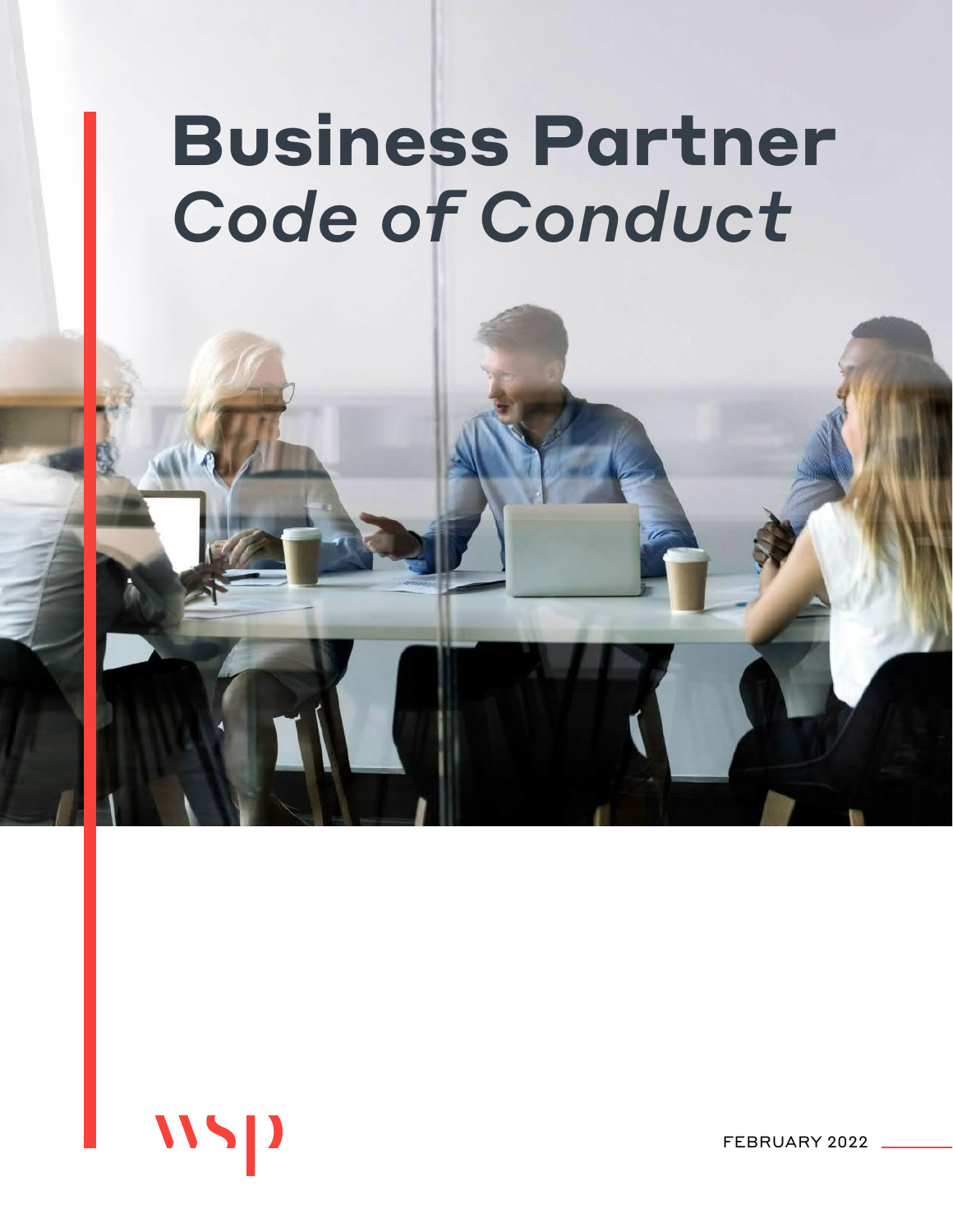### **Business Partner** *Code of Conduct*

As one of the world's leading engineering and professional services consulting firms, WSP is committed to maintaining and promoting the highest standards of conduct, ethics and integrity in all aspects of our business practices and relationships.

We are a signatory to the United Nations Global Compact and actively promote the Ten Principles pertaining to human rights, labour, environment and anti-corruption.

We expect our business partners to uphold the same or equivalent principles and standards of good business as WSP. This Business Partner Code sets out WSP's expectations towards our business partners whenever they conduct business for, on behalf of or in partnership with WSP.

# **Compliance**

Business partners must comply with applicable laws, regulations and associated requirements applicable to the business they conduct, as well as with this Business Partner Code. They are expected to ensure that these standards and principles apply to their own business partners and throughout their supply chain.

Business partners must never act in a way that could cause WSP to violate laws or regulations or expose it to any penalties. Any violations of a law, regulation or non-compliance with this Business Partner Code may lead to stringent measures, including termination of the business relationship.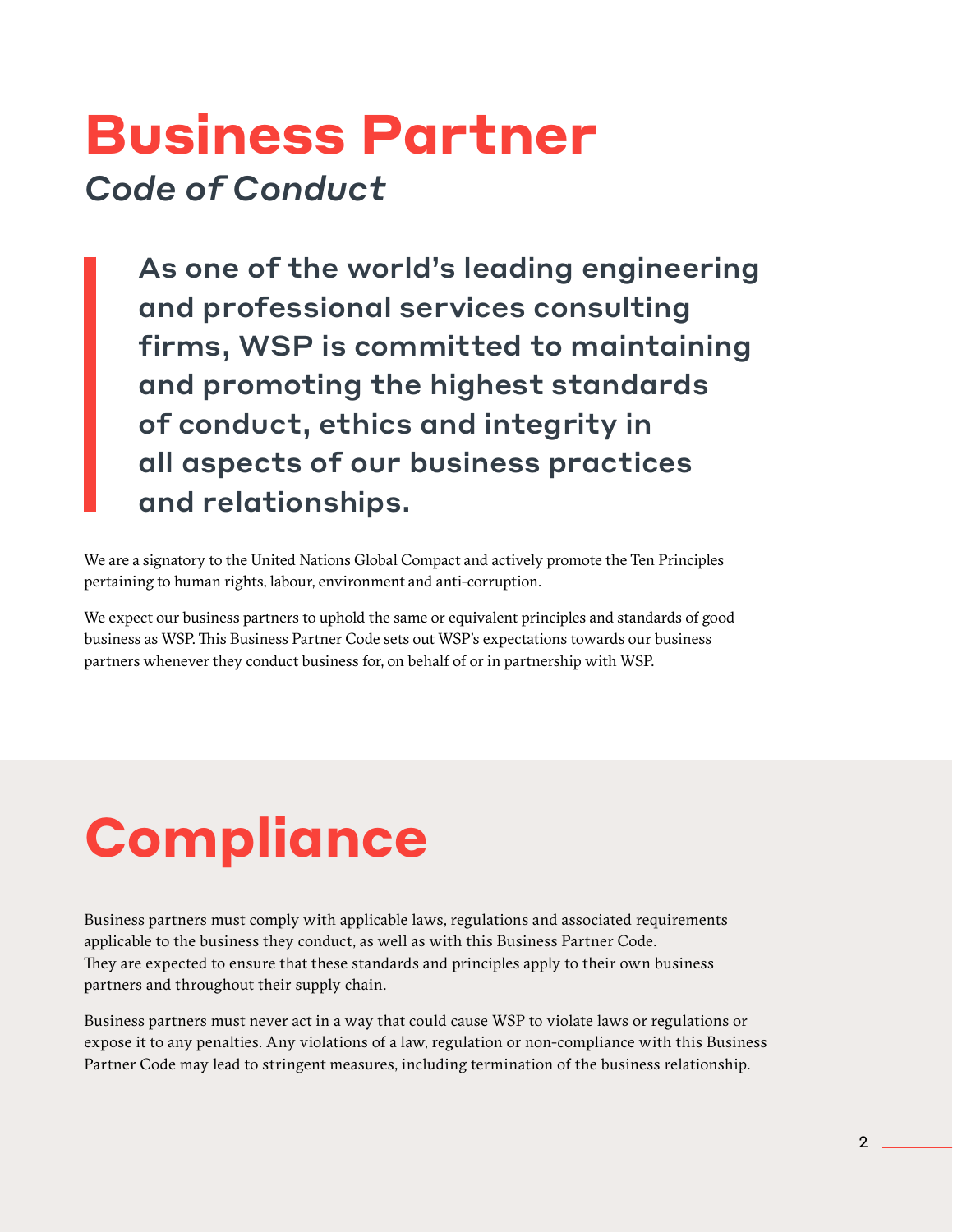# **Human Rights and Equality**

WSP promotes equality, diversity and inclusion and safeguards human rights. Business partners must comply with applicable modern slavery and human trafficking laws and regulations.

They are expected to:

- Adopt practices that safeguard human rights in all their dealings.
- Not engage in or with any form of modern slavery, human trafficking or activities that encourage human trafficking, including any use of forced, enslaved, compulsory, bonded or prison labour at any level of their supply chain and regardless of local customs.
- Avoid coercing labour or suppressing reports of mistreatment by threats of penalty at any level of their supply chain.
- Avoid engaging in the use of child labour and align their practices with those set out in the International Labour Organization's Minimum Age Convention.
- Allow their employees to leave their positions freely or to terminate their employment with reasonable notice.
- Never require employees to surrender government-issued identification or work permits as a condition of employment.
- Be open and transparent about their recruitment practices, policies and procedures in relation to modern slavery and take steps that are consistent and proportionate with their sector, size and operational reach.

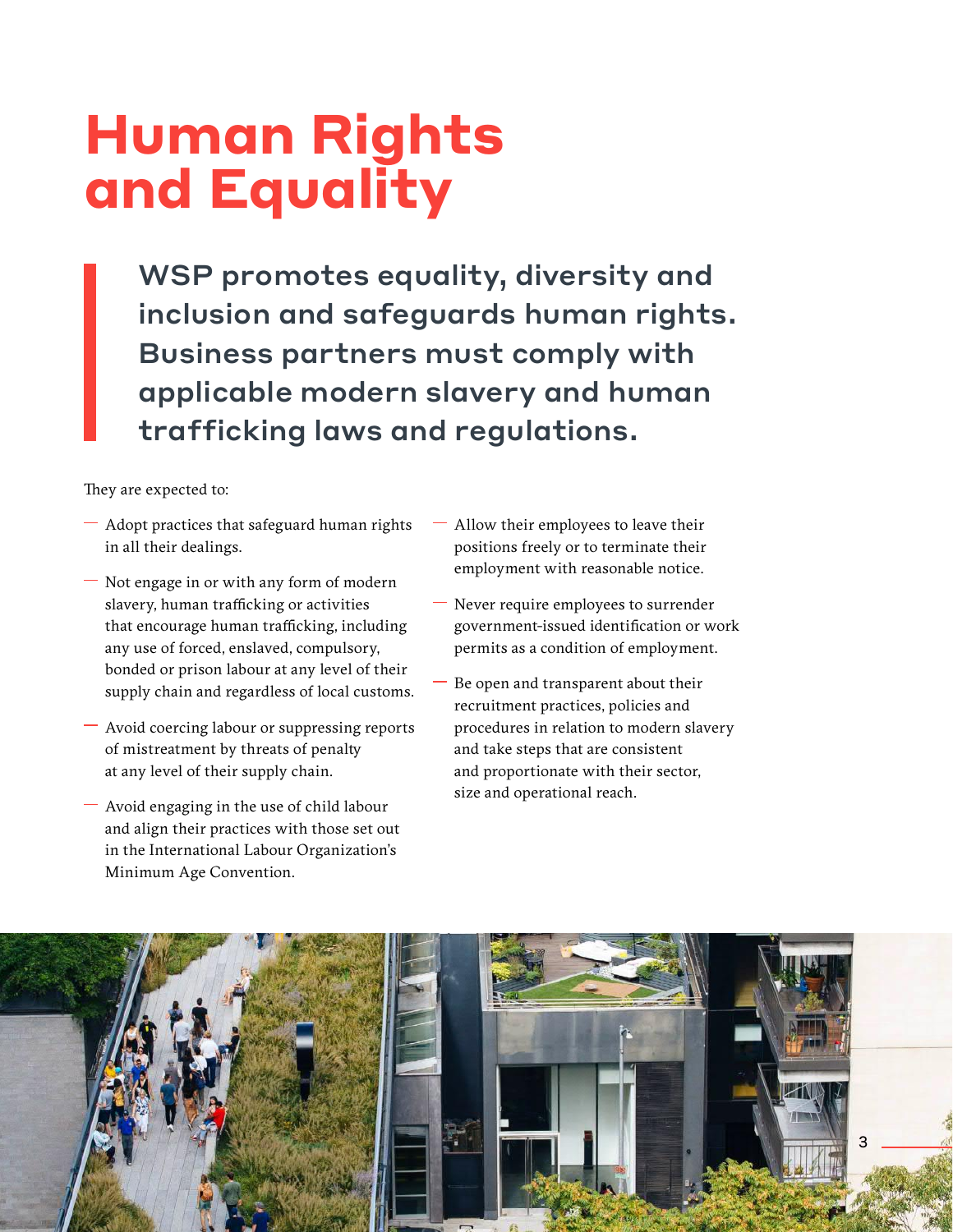# **Health and Safety**

WSP puts the safety of all employees first. We treat occupational health and safety as a priority by actively monitoring, preventing, reducing or removing safety risks.

Business partners must comply with applicable health and safety laws, regulations and industry requirements. They are expected to:

- Protect anyone who accesses a work site or takes part in a business activity.
- Implement standard work instructions and provide appropriate personal protective equipment.
- $-$  Provide training, procedures and similar guidance in a language that employees understand.
- Implement a health and safety management program to drive continual improvement and transparent reporting.

# **Sustainability**

#### *Employment Practices and Workplace*

WSP values a safe and congenial working environment in which everyone is treated with fairness, dignity and respect.

Business partners are expected to:

- Endorse practices that ensure a respectful and safe workplace.
- $-$  Provide their employees and supply chain with a work environment that is free of harassment and any discriminatory, violent, harsh or inhumane treatment.
- Respect their employees' freedom to associate, form and join organizations and collectively bargain.
- Offer fair compensation (e.g. minimum wage, maximum hours of work, days of rest) without discrimination and in compliance with local labour laws and regulations.
- Offer equal opportunities to their employees.
- $-$  Protect their employees from any form of retaliation.
- Support and encourage a diverse and inclusive work environment.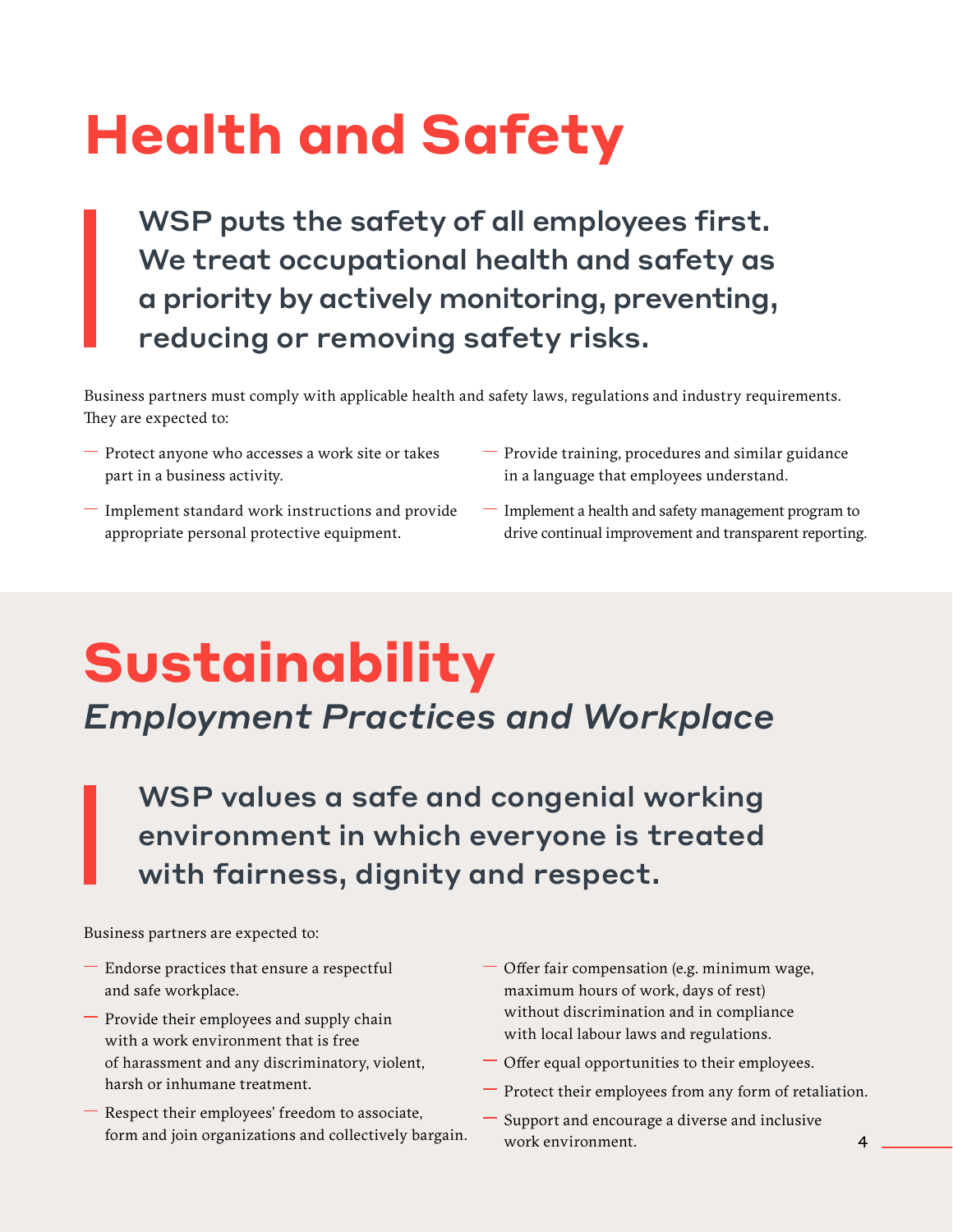#### *Environment and Community*

WSP recognizes that environmental and social responsibility is essential to providing world-class services. We seek to minimize or eliminate any negative environmental impacts such as resource use, emissions and waste. Business partners must comply with applicable environmental laws and regulations, including permitting requirements. They are expected to:

- Protect the environment and adopt policies, procedures and systems to conduct business sustainably. In all circumstances, they must strive to reduce the environmental impact of their activities.
- Care about the communities they operate in, respect their heritage and listen to their concerns.

 Provide complete and accurate data necessary for WSP and its clients to meet their compliance obligations.

 Prevent pollution and implement response procedures to reduce damage from environmental incidents.

 Report promptly any environmental incidents involving or affecting WSP in accordance with local procedures and contracting requirements.

#### Business partners are encouraged to:

 Measure, report and reduce their greenhouse gas (GHG) emissions.

 Evaluate climate risks and opportunities and implement climate resilience measures.

 Apply for and maintain ISO 14001 or equivalent certification.

 Communicate their commitment to environmental responsibility to management, employees and business partners.

 Evaluate environmental performance through appropriate audits and issue progress reports.

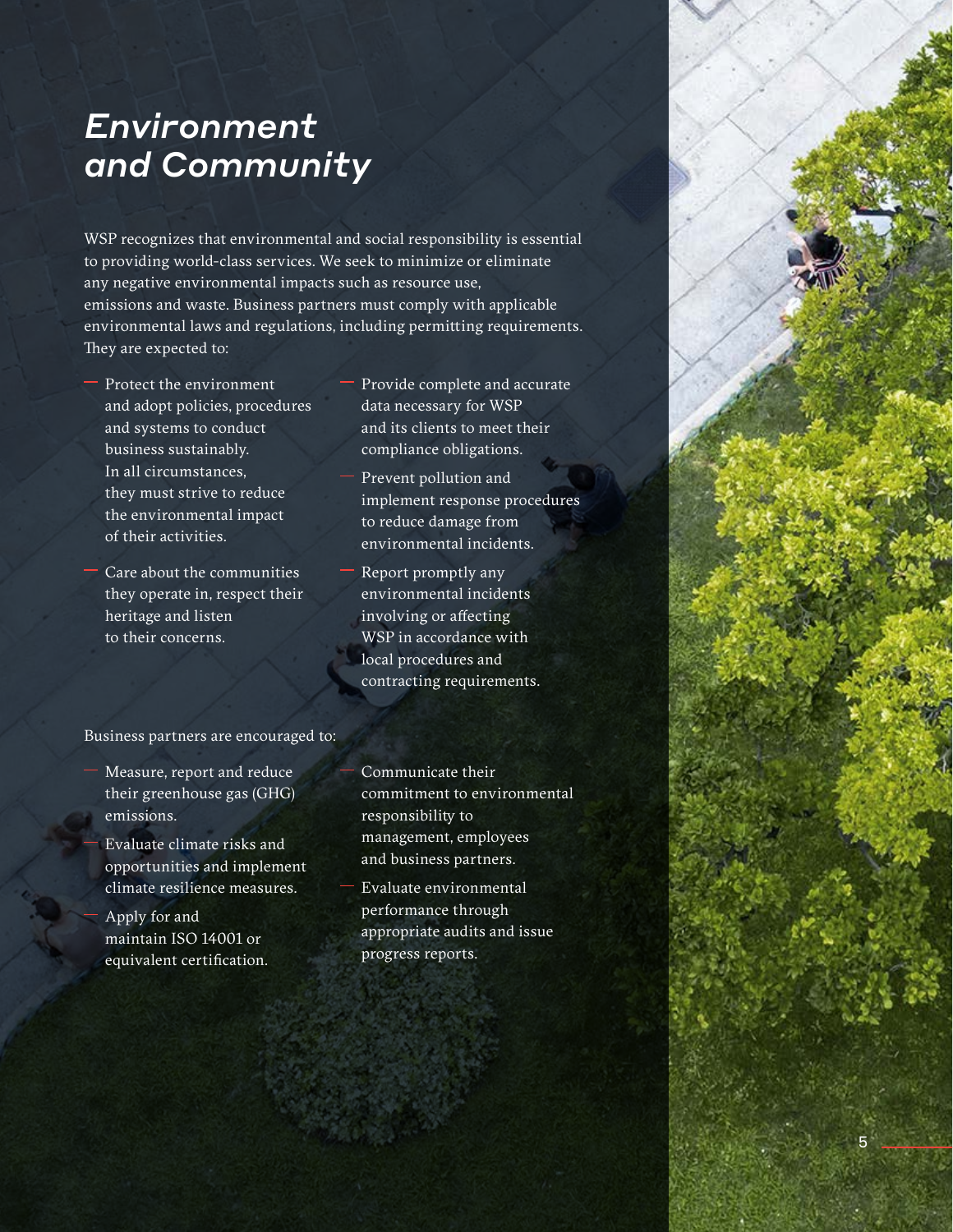### **Integrity** *Honest Business Conduct*

#### WSP promotes the highest standards of ethics and integrity in all our dealings.

Business partners must carry out business activities with honesty and transparency, in compliance with applicable anti-corruption and lobbying laws, including Canada's Corruption of Foreign Public Officials Act, the United Kingdom Bribery Act and the United States Foreign Corrupt Practices Act. Business partners must:

- Never accept, request, offer, promise, give or authorize a bribe, kickback, payment or anything of value (financial or otherwise) to obtain an unfair or improper advantage, retain business or influence a third party's actions or decisions.
- Never offer or accept gifts, entertainment or other business courtesies on behalf of WSP without prior documented authorization from WSP.
- Ensure that any business courtesy exchanged is recorded, auditable and suited to the occasion and roles of those involved.
- Never offer or accept business courtesies of more than modest value, offer cash or cash equivalents or exchange any benefit with a public official or other recipient involved in an active procurement process or that would otherwise appear to reward preferential treatment or create an obligation.
- Refrain from making facilitation payments on behalf of WSP or for its intended benefit, even where legal.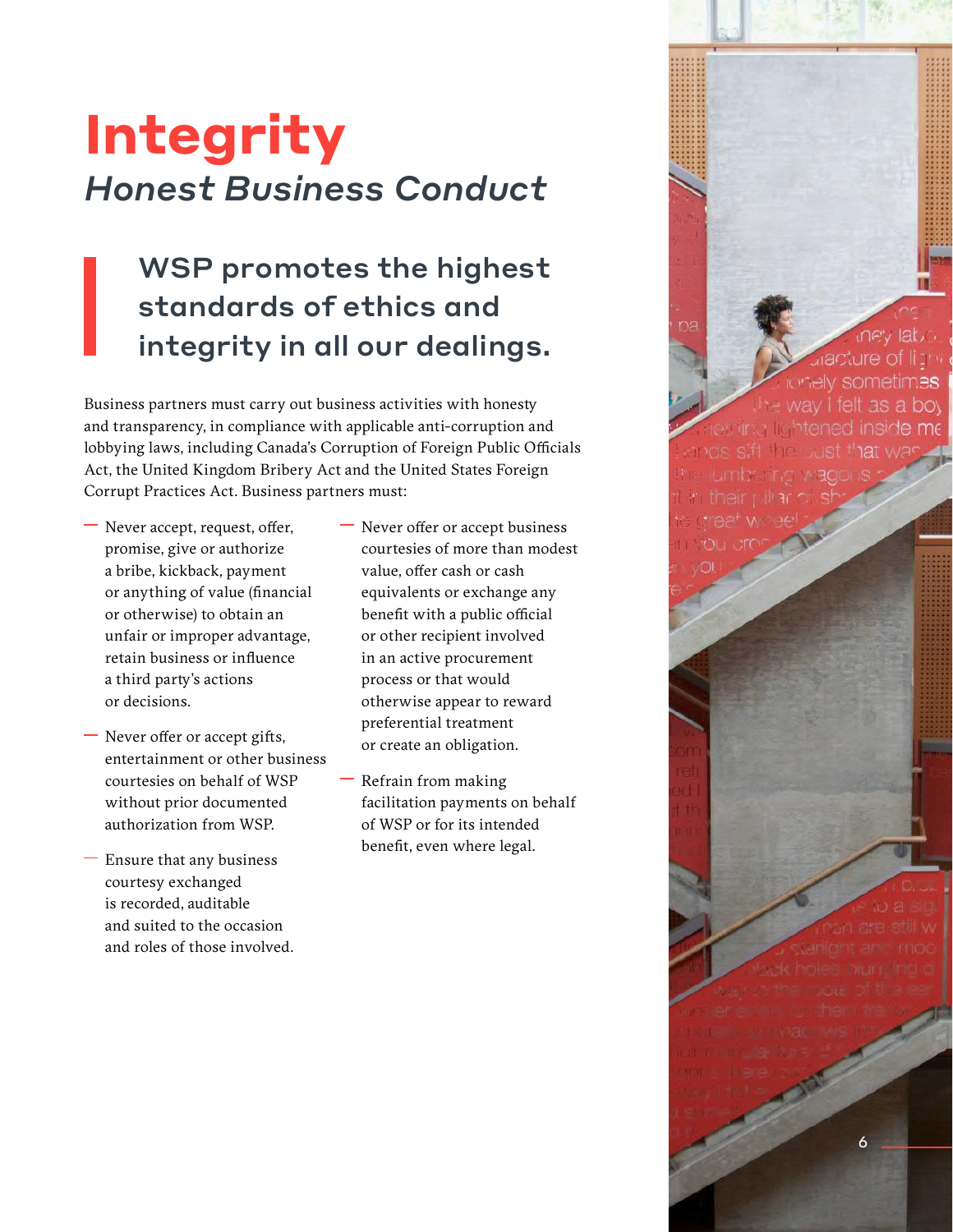# **Integrity**

#### *Conflicts of Interest*

Business partners must act in WSP's best interest and must avoid any actual, potential or perceived conflict of interest. Business partners are expected to document adequately any activity that has been approved to proceed despite an identified conflict of interest.

Business partners must promptly disclose in writing to WSP's [Ethics and Compliance Office](mailto:ethics@wsp.com) any conflict of interest that has arisen or may arise during their business relationship with WSP, with proposed mitigation strategies.

#### *Fair Competition*

WSP values fair, open and transparent competition. Business partners must carry out their activities in a manner that safeguards fair and open competition. They must comply with applicable anti-trust and fair competition laws and regulations. They must never participate in illegal practices such as price fixing, market or customer allocation, market sharing, bid rigging or monopolistic conduct.

#### *Fraud and Money Laundering*

Business partners must never engage in fraudulent practices, false claims, criminal facilitation, money laundering or tax evasion. They must have reasonable internal controls in place to prevent, detect and respond to unusual or suspicious activity.

#### *Trade Compliance and Economic Sanctions*

Business partners must comply with applicable laws and regulations that govern cross-border trade, export controls, economic sanctions, embargoes and anti-boycott laws, including those administered by the U.S. Office of Foreign Assets Control. Business partners must have reasonable procedures in place to adequately vet their own business partners and supply chain, including ultimate beneficial owners, as necessary. Business partners must never include a contractual clause that would result in the illegal boycotting a of country, entity or person.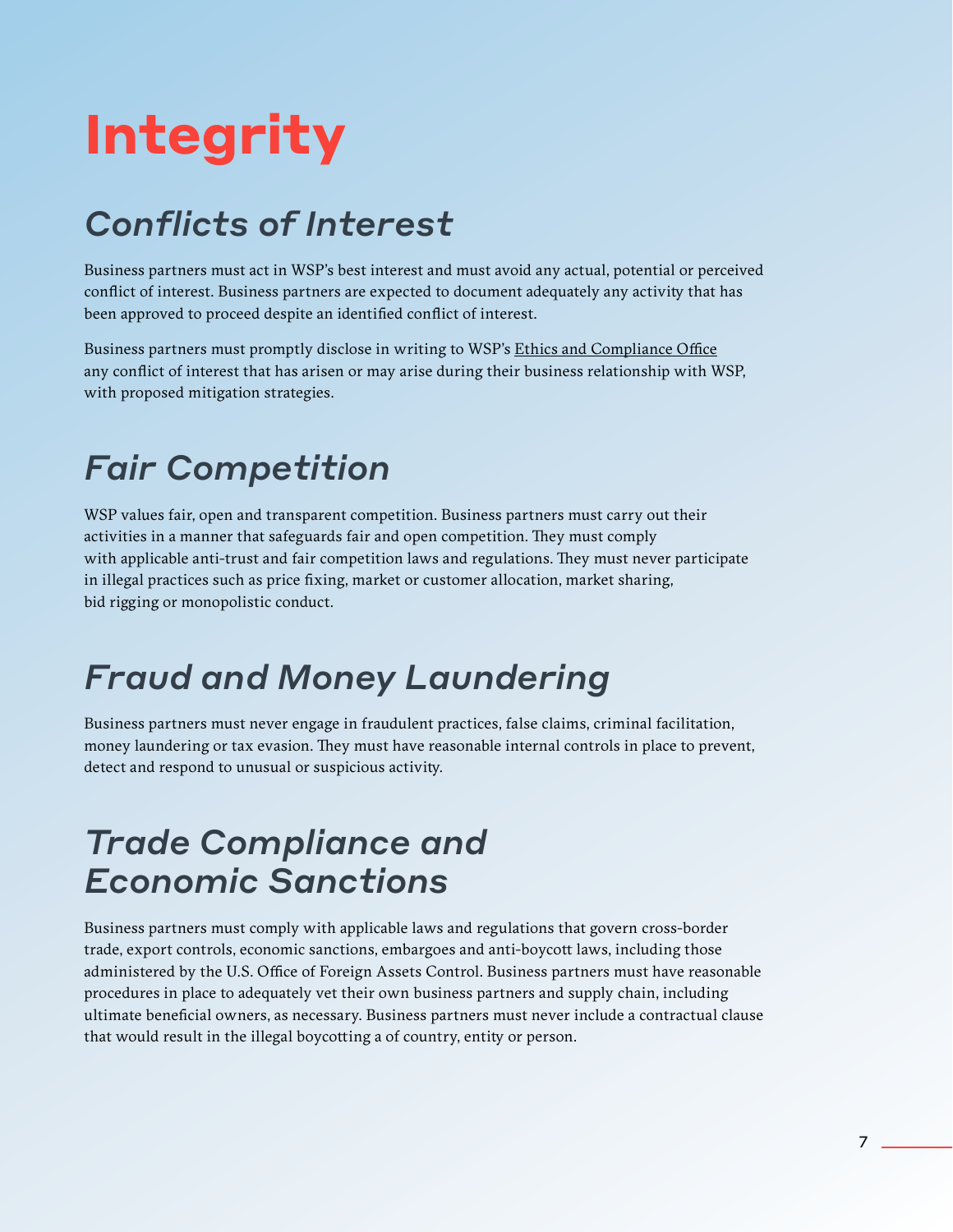## **Confidential Information and Systems Access**

WSP protects confidential and personal information in our care, including information pertaining to WSP, its clients, employees and business partners (cumulatively referred to as "WSP confidential information"). Business partners must comply with applicable privacy and data protection laws and regulations, as well as WSP's information security policies and contractual requirements when collecting, storing, accessing or processing WSP information. They must also:

- $-$  Act with vigilance when handling WSP confidential information.
- Limit the use of WSP confidential information to individuals who require it to perform their work.
- Protect WSP confidential information from unauthorized access.
- Limit the use of WSP confidential information to individuals who require it to perform their work.
- Protect WSP confidential information even after the termination of their business relationship with WSP.
- Report promptly to WSP's Information [Security Office](mailto:infosec%40wsp.com?subject=) any unauthorized access, use, disclosure or loss of WSP confidential information by the business partner or the business partner's supply chain.

#### *Access to WSP Systems*

Whenever access is provided to WSP applications, network, infrastructure, endpoints or cloud services (WSP systems), business partners must also:

- Make no attempt to bypass any security controls within WSP systems.
- Ensure that any equipment connected to WSP systems is free of and does not contain any codes or mechanisms that collect information or assert control of the systems without WSP's consent or that may restrict legitimate access to WSP systems.
- Ensure that any equipment connected to WSP systems does not introduce any spyware, adware, viruses, trojans, worms or any other codes or mechanisms via any means designed to permit unauthorized access to or disrupt WSP systems.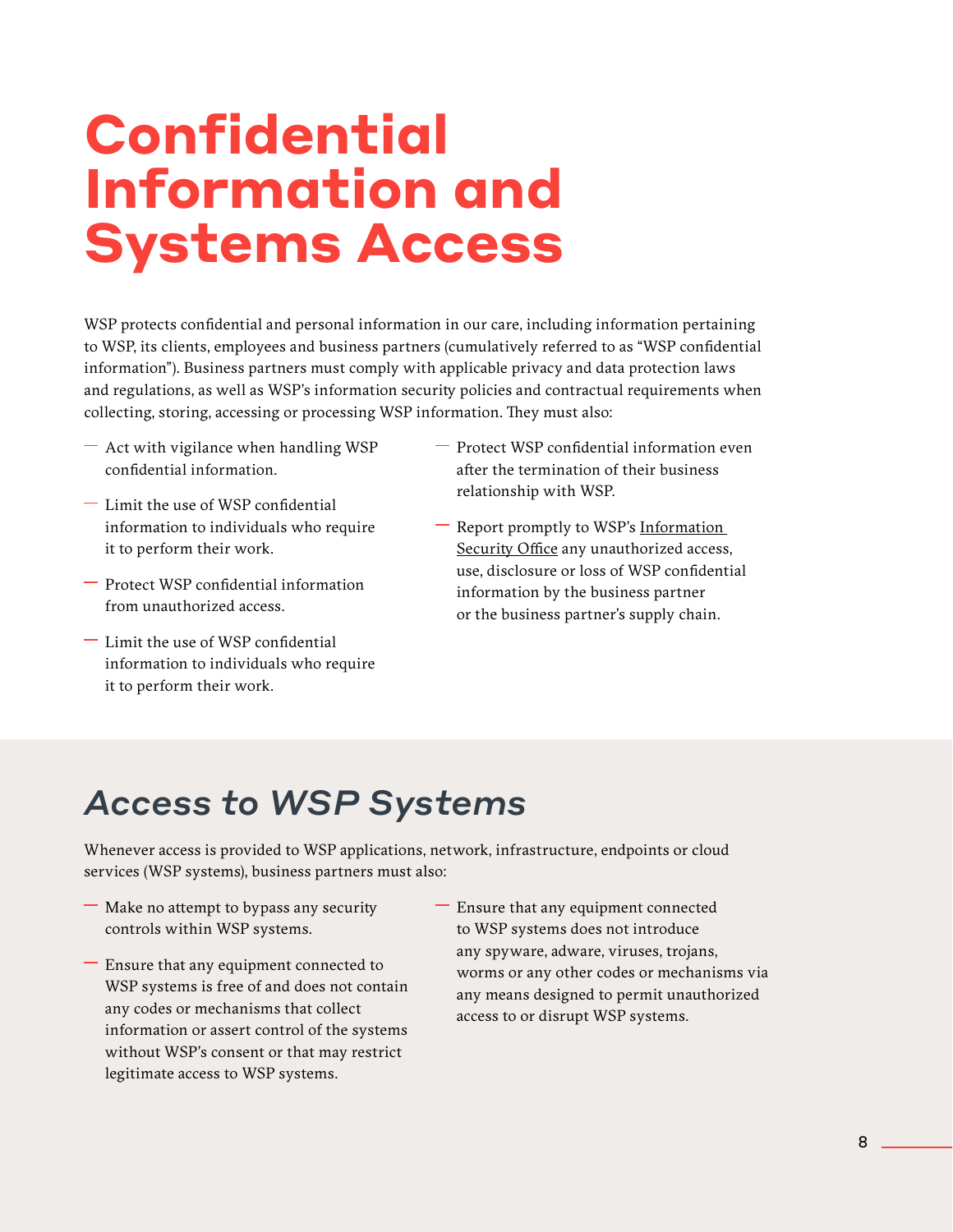## **Accurate Recordkeeping**

WSP relies on complete, accurate and up-to-date books, records and documents, including time sheets, expense reports, gift/entertainment expenses and other transaction records. Business partners must:

- Maintain complete, accurate and honest records for business conducted with WSP.
- Never make false, overstated, artificial or misleading entries or omissions in any systems, books or records.
- Comply with proper recordkeeping and retention practices and applicable standards and laws.
- Grant WSP the right to audit and access all relevant books, records and documents to assess compliance with this Business Partner Code, upon reasonable notice, for a minimum of six years or longer if required by the partnership agreement.

# **Reporting Suspected Violations**

WSP believes in a culture in which everyone is empowered to speak up. WSP is committed to protecting reporting parties from retaliation whenever reports are made in good faith, including when reports come from an external reporting party. We expect our business partners to do the same and to understand and comply with applicable whistleblowing laws and regulations.

Business partners must report promptly any suspected violations of applicable laws or regulations or any WSP policy, including this Business Partner Code or WSP's Code of Conduct. WSP reserves the right to conduct audits and investigate any reasonably suspected breaches. Business partners are expected to cooperate during any such audits or investigations.